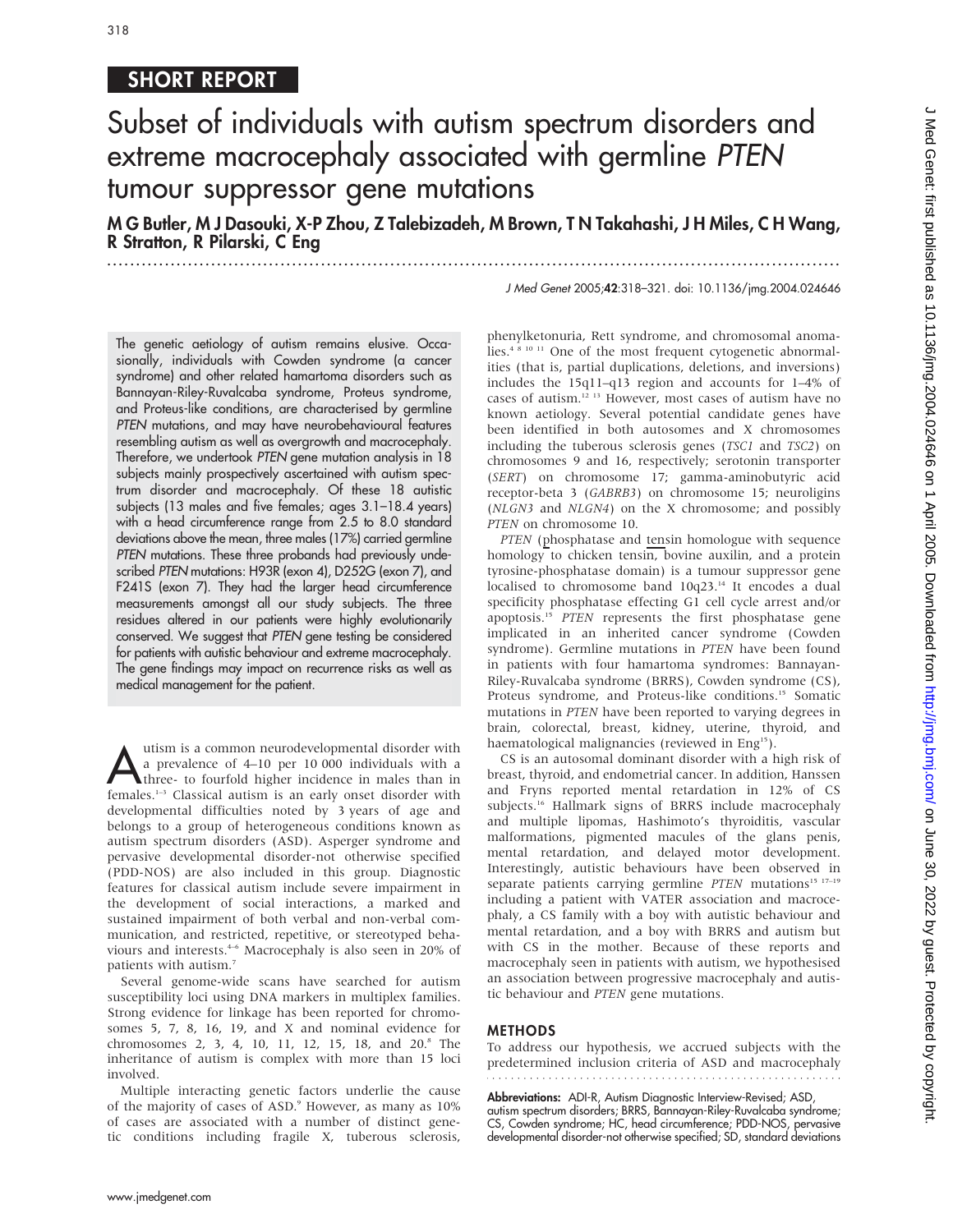$(>=2.5$  standard deviations  $(SD)$  above the mean), and the exclusion criteria of known CS or BRRS; ASD without macrocephaly was also a predetermined exclusionary criterion. Accordingly, we accrued 18 subjects ascertained with ASD and macrocephaly including 15 with classical autism and three with PDD-NOS (13 males and five females; 16 white and two black with an age range of 3.1–18.4 years). Twelve subjects were ascertained longitudinally or prospectively in the clinical setting and referred to either general genetics or autism clinics for diagnosis, medical management, and/or genetic testing. DNA was obtained from six subjects from the Autism Genetic Resource Exchange (information available at www.agre.org) and the patients selected based on the diagnosis of classical autism and having macrocephaly. The diagnosis was established with the use of the Autism Diagnostic Interview-Revised (ADI-R)<sup>5</sup> and by clinical genetics evaluation. Psycho-behavioural and clinical assessments and diagnostic examinations were performed by neurologists, clinical geneticists, and other knowledgeable experts in autism (for example, developmental paediatricians, clinical psychologists) for 12 subjects. In addition, family and medical histories were reviewed and psychological/autism testing (for example, ADI-R) performed if not previously available to establish a diagnosis. Head circumference (HC) ranged from +2.5 to +8.0 SD for age and sex with an average HC of +4.0 SD (six subjects had HC greater than +4.0 SD). Chromosome analysis and fragile X gene testing were normal. Genomic DNA was extracted from peripheral blood for PTEN mutation analysis of the promoter and exons 1–9 using a combination of denaturing gradient gel electrophoresis and direct DNA sequencing as previously described.<sup>14</sup>

#### RESULTS AND DISCUSSION Mutation survey in ASD subjects

Of our 18 ASD subjects, three males (17%) ranging in age from 2 to 4 years and with head circumferences ranging from +4.5 to +8 SD, carried germline PTEN mutations: D252G (exon 7), F241S (exon 7), and H93R (exon 4). The three males were identified from the group of autistic subjects with macrocephaly ascertained prospectively in the clinical setting. The mutations were all different and novel compared to those reported in the literature. There were no features suggestive of CS or BRRS except for pigmented macules on the glans penis in one mutation positive individual (subject three, see below). There was no family history suggestive of CS or BRRS in any of the three mutation positive children. The parents of the child (subject one) with the F241S mutation were mutation negative and non-paternity was excluded by microsatellite testing at three other loci. The three missense mutations were absent in  $>400$  control chromosomes.

### Clinical phenotypes of the three ASD individuals with PTEN mutations

#### Subject one (H93R)

Subject one was a 4 year old white male born to a 32 year old G2 P2 mother and a 35 year old father. He presented with macrocephaly, macrosomia, severe speech delay, and autistic behaviour. He had no history of seizures, hypoglycaemia, or hypotonia but did have an adenoidectomy and history of recurrent otitis media. There was a history of gestational diabetes, and a birth weight of 4.1 kg (90th centile). He was delivered by caesarian section. His family history was significant for an older brother with trisomy 21 and macrocephaly in the father (head circumference of 61.5 cm (+4 SD)). No consanguinity was noted. The physical examination at 4 years of age showed macrosomia with a weight of 27.4 kg (+4 SD), height of 109.8 cm (90th centile), and head circumference of 62 cm (+8 SD). Mild bilateral epicanthal folds and a flattened nasal bridge were observed. Severe speech delay and autistic behaviours were recognised during the toddler period and documented by developmental assessments. Clinical chemistry, haemogram, and urine mucopolysaccharides were all within normal range. A bone x ray survey and renal ultrasound were normal. A brain MRI showed marked dilatation of the perivascular spaces. Plasma acylcarnitine and urinary organic acid profiles were normal. Routine chromosome studies and fragile X molecular genetic testing were normal. PTEN gene mutation analysis was performed on genomic DNA from the patient and his parents. A novel germline PTEN mutation in exon 4 at codon 93 (CAT>CGT, H93R) was identified in the patient. Neither parent carried this mutation and non-paternity was excluded with microsatellite genotyping.

#### Subject two (D252G)

Subject two was a 3.5 year old white male seen for genetic evaluation due to developmental delay, speech apraxia, sensory integration problems, a short attention span, and macrocephaly (head circumference 61.1 cm (+7 SD)). He was born vaginally at approximately 18 days post-term, weighed 5 kg (+3 SD), and had a large appearing head. No other pregnancy problems were noted. The mother was 29 years old at the time of delivery and the father was 33 years old. There was no consanguinity. He has three siblings (two older sisters and one younger brother, all reported to be in good health). The mother's head circumference was 56.5 cm (80th centile) and the father's head circumference was 61.2 cm (+4 SD). Because of macrocephaly, sensory integration problems, mild hypotonia, and developmental delay, CT and MRI scans were each performed previously on two separate occasions and reported as normal. An EEG was also performed and interpreted as normal. Growth hormone testing was undertaken due to his large size and was found to be normal. Developmental testing at a chronological age of 28 months showed delayed early motor milestones (27th centile for overall fine motor ranking with the Peabody Developmental Motor Skills-II, birth to 72 months) which was thought to be due to his macrocephaly. His grasp rating was at 20 months and his visual motor integration was at 23 months. He walked between 12 and 18 months of age per history and demonstrated significant speech and language delay. The diagnosis of verbal apraxia was made (he currently has 15–20 words but can use sign language). He receives speech therapy. By history, his language development regressed at approximately 26 months of age. Sensory integration problems were noted as well as a short attention span. He was thought to have a pervasive developmental disorder. By exam he has one posterior hair whorl with coarse hair, joint laxity, and soft, loose skin. He has bilateral plantar creases and a flat appearing mid face with a prominent forehead (fig 1). He had a large appearing penis without freckles and with bilateral hydroceles. Routine chromosome studies and molecular genetic testing for the fragile X syndrome were normal. Clinical chemistry, organic and amino acid levels, and haematology testing were normal. Because of macrocephaly, developmental delay, and pervasive developmental disorder, PTEN gene mutation analysis was performed. A germline PTEN mutation was identified in exon 7 at codon 252 (GAC>GGC, D252G). The mother was PTEN mutation negative, but the father was not available for mutation testing.

#### Subject three (F241S)

Subject three was a 2.5 year old biracial male referred because of developmental delay, autistic behaviour, and overgrowth. Birth weight was 3.4 kg (97th centile) and birth length was 53.8 cm (95th centile). The historian (adoptive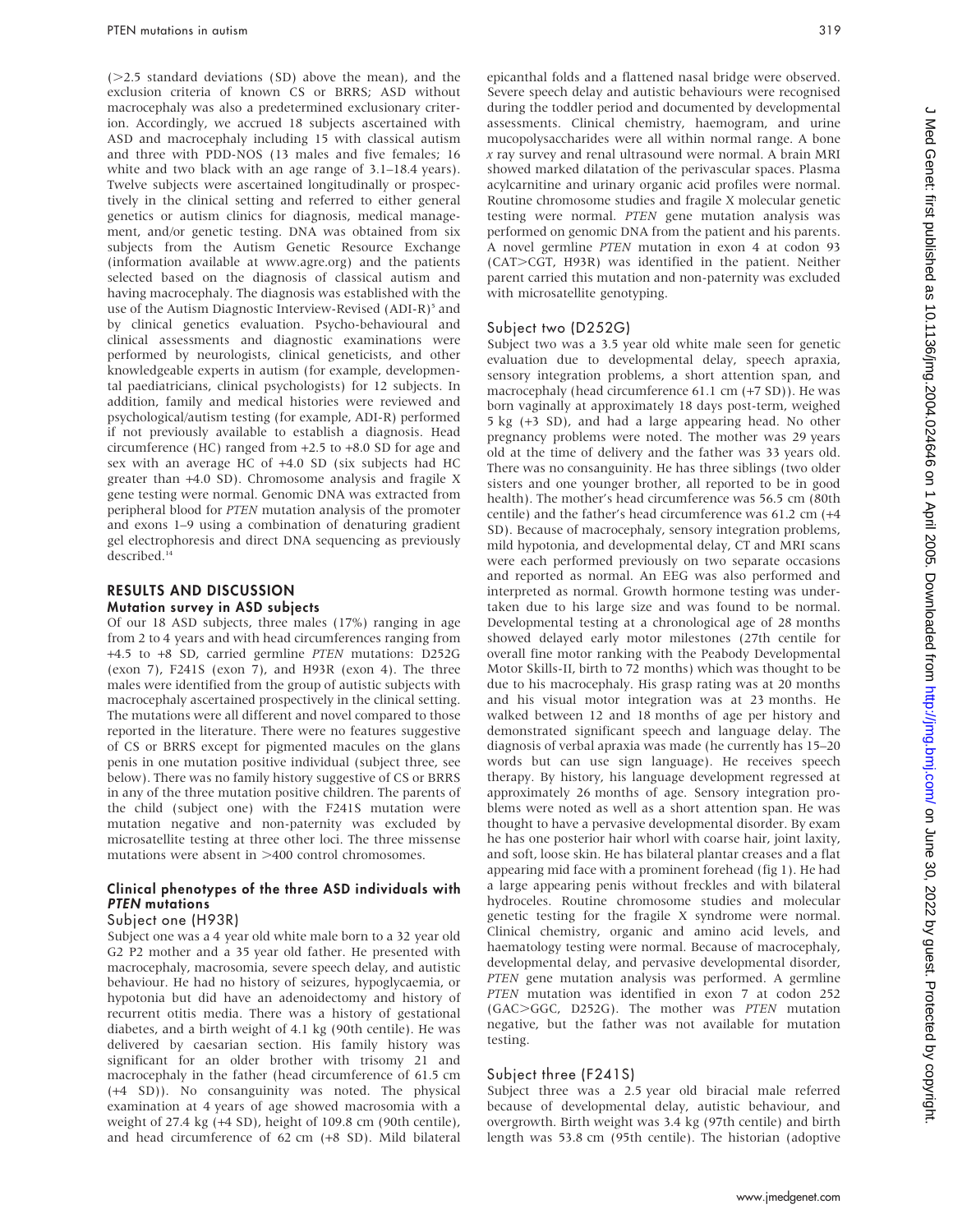

Figure 1 Frontal and profile views of subject two with a PTEN mutation (D252G) at 3.5 years of age showing macrocephaly. (Photograph reproduced with permission.)

mother) reported alcohol and illicit drug use during the pregnancy. The family history was remarkable for mental health problems in the mother. At 3 months of age, questions were raised about his vision and later loss of skills was noted during infancy. Because of possible seizure activity, a video EEG and cranial CT and MRI scans were performed. The EEG and brain imaging scans were unremarkable. Urine organic acid levels were normal as were routine chromosome studies and fragile X DNA testing. At 2.5 years of age, his length was 96 cm (97th centile) and head circumference was 56.5 cm (+4.5 SD). His anterior fontanelle was closed, but he had a narrow appearing but prominent forehead. His hair was curly, light brown, and with normal texture. The craniofacial examination revealed a high arched palate. The ears were 5 cm long (+4 SD) but normally shaped and placed. The cardiovascular and abdominal examinations were normal without heart murmur, organomegaly, or hernias. The genital examination showed freckles on the glans penis, but both testes were of normal size. The hands and feet were of normal size and appearance. There were no cutaneous pigmentary or vascular abnormalities. The gait was wide based. Both Sotos syndrome and BRRS were under consideration and PTEN mutation testing was done. He has been followed in the autism treatment centre. He was found to have a germline mutation in exon 7 at codon 241 (TTT>TCT, F241S).

#### Predicted pathogenicity of missense PTEN mutations

The alignment of the human PTEN gene with four homologous genes from other species indicated that the three residues altered in our patients are highly evolutionarily conserved down through zebrafish and Xenopus laevis, implying an important functional role for these residues in the PTEN protein (fig 2). Point mutations have been previously reported for two other conserved sequences surrounding these residues, in patients with CS (P96Q)<sup>20</sup> and BRRS (P246L).<sup>21</sup> No missense mutations have been previously reported to alter either residue 241 or 252. Missense mutations have been identified in other residues of exon 7 of the PTEN gene. A histidine to tyrosine substitution in codon 93 (H93Y) was reported in a 46 year old Japanese male with CS.<sup>22</sup> This patient had CS and macrocephaly. It is not surprising that different substitutions at the same residue may result in different phenotypes. In vitro studies have indicated that point mutations at the same codon might produce different effects on the activity of PTEN. For example, the missense mutation, G129E, identified in at least two unrelated CS families, was found to have full protein phosphatase activity but absent lipid phosphatase activity.23 24 However, a mutation in tumour cells of the same residue to a different amino acid (G129R) resulted in a significant reduction in protein phosphatase activity of PTEN.<sup>23</sup> Of note, all three subjects in this study had missense

mutations which contrast markedly with the CS/BRRS mutational spectra where only  $\sim$ 20% (of  $>$ 135<sup>15</sup>) of mutations are missense ( $p = 0.009$ , Fisher's two tailed exact test).

The ideal method to assess the significance of missense mutations would include functional analysis of the translated protein. However, in the absence of functional data, we evaluated the impact of the observed missense mutations in our subjects on the secondary structure of the PTEN protein using protein profiling software. The preliminary protein analysis suggested that all three mutations resulted in a detectable change of the surface accessibility of the protein in a region surrounding the altered residues using MacVector software version 7.0 (ACCELRYS, San Diego, CA). This programme will predict hydrophilicity, hydrophobicity, surface probability, and antigenicity. Surface probability predicts the region of a protein most likely to lie on the surface based on the hydrophilicity and/or hydrophobicity of the amino acids (for example, a value is calculated between 0 and 1 with 0 representing an amino acid definitely buried in the interior of the protein while 1 represents an amino acid definitely exposed at the surface). Changing the H to R at position 93 (H93R) in exon 4 in one of our patients did increase hydrophilicity and reduced hydrophobicity which resulted in a higher surface probability (from 0.59 to 0.66) and antigenicity. Indeed H93Y in a CS individual abrogated phosphatase activity.15 Similar predicted changes were observed for the F241S substitution in exon 7 (surface probability of 0.39 to 0.44) in subject three, while the third mutation in exon 7 (D252G) had an opposite impact on the protein profile (0.35 to 0.27). These mutations affect the C2 domain and likely will impact on phospholipid binding, both substrate and membrane. The germline mutation G251C occurs at a residue next to the D252G, the latter of which is phosphatase null (reviewed by Waite and Eng<sup>14</sup>). Similarly, an existing mutation, F341V, in proximity to F241S in one of our patients, also has been shown to abrogate phosphatase activity.14 Therefore, taking together the informatics profiling and the functionality of the known mutations, these missense mutations would be pathogenic. It is also tempting to hypothesise that missense mutations can act as dominant negatives and hence result in a severe phenotype. Supporting this postulate is the observation that missense mutations in CS are associated with multi-organ involvement.<sup>25</sup>

Our findings suggest that molecular testing for PTEN gene mutations in patients with autistic behaviour and extreme macrocephaly, even in the absence of other CS/BRRS related clinical features, should be considered. The autistic subjects in our study with macrocephaly also had brain imaging performed (for example, CT or MRI scans), but no hydrocephaly or other brain pathology was found. Interestingly, two of the three subjects with PTEN mutations had the larger head circumference measurements (for example, +8 and +7 SD, respectively) amongst all our study subjects. These two subjects had no other additional clinical findings classically associated with CS or BRRS (for example, pigmentary abnormalities). Implications for the patient's care and management as well as recurrence risks for other family members are evident if gene mutations are found.

Two of the fathers of our subjects with PTEN mutations were found to have macrocephaly. One was PTEN mutation negative and had an unremarkable history and physical examination, although no head imaging was performed. The other father was not available for either examination or testing (for example, PTEN gene mutation analysis or diagnostic evaluations such as head imaging). Therefore, other causes of macrocephaly in the fathers could not be ruled out (for example, familial macrocephaly or hydrocephaly).

Autism is genetically heterogeneous with previous genetic linkage analysis identifying a region on chromosome 10;